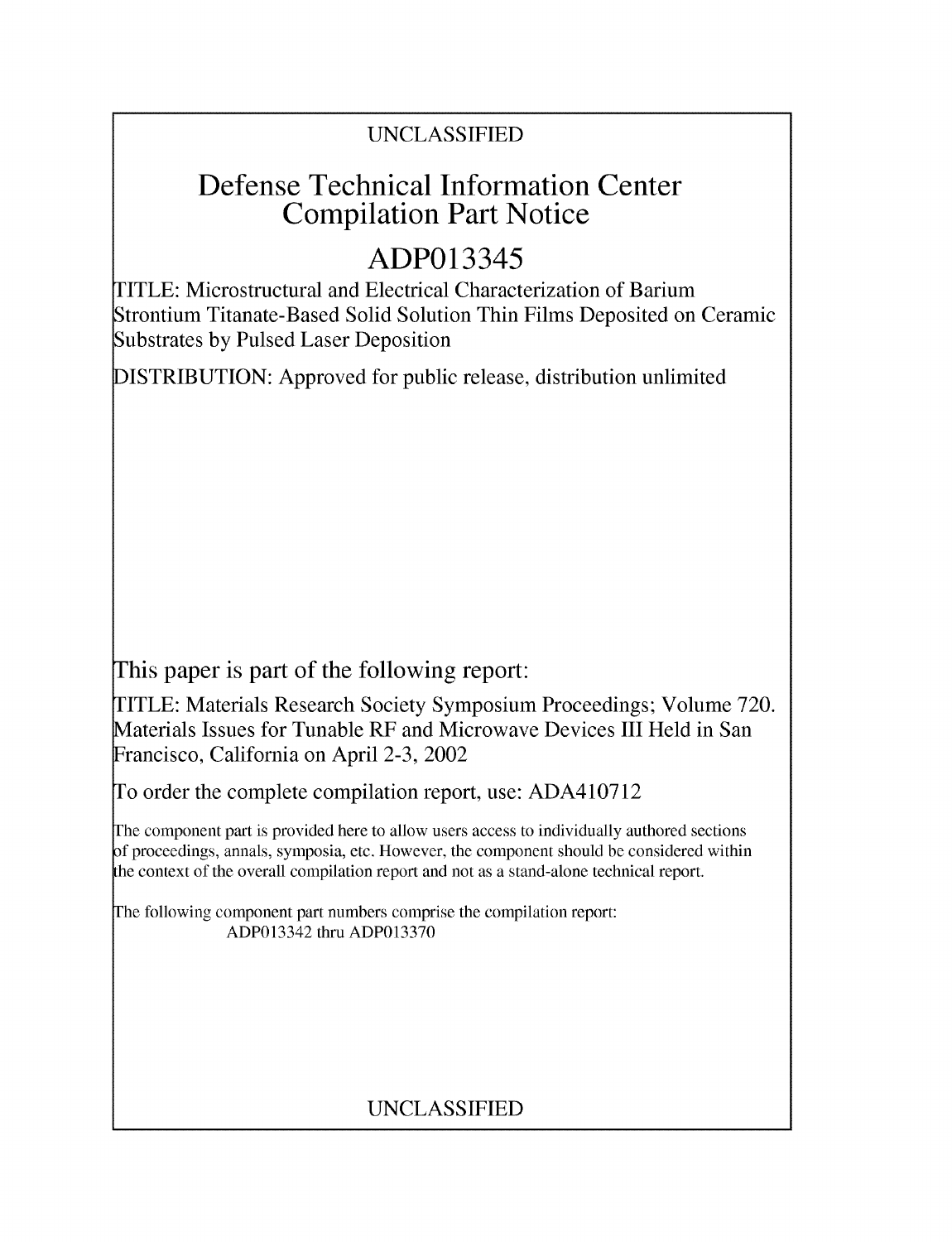#### Microstructural and Electrical Characterization of Barium Strontium Titanatebased Solid Solution Thin Films Deposited on Ceramic Substrates **by** Pulsed Laser Deposition

Costas G. Fountzoulas<sup>1</sup>, Daniel M. Potrepka<sup>2</sup> and Steven C. Tidrow<sup>2</sup>

<sup>1</sup> Weapons Materials Research Directorate, Army Research Laboratory, Aberdeen Proving Ground, MD 21005-5069, U.S.A.

<sup>2</sup> Sensors and Electron devices Directorate, Army Research Laboratory, Adelphi, MD 20783-1197, U.S.A.

#### ABSTRACT

Ferroelectrics are multicomponent materials with a wealth of interesting and useful properties, such as piezoelectricity. The dielectric constant of the BSTO ferroelectrics can be changed by applying an electric field. Variable dielectric constant results in a change in phase velocity in the device allowing it to be tuned in real time for a particular application. The microstructure of the film influences the electronic properties which in turn influences the performance of the film.  $Ba_{0.6}Sr_{0.4}Ti_{1.4}(A^{3+}, B^{5+})$ ,  $O_3$  thin films, of nominal thickness of  $0.65 \mu$ m, were synthesized initially at substrate temperatures of 400 $^{\circ}$ C, and subsequently annealed to 750 $^{\circ}$ C, on LaAlO<sub>3</sub> (100) substrates, previously coated with LaSrCoO conductive buffer layer, using the pulsed laser deposition technique. The microstructural and physical characteristics of the postannealed thin films have been studied using x-ray diffraction, scanning electron microscopy, and nano indentation and are reported. Results of capacitance measurements are used to obtain dielectric constant and tunability in the paraelectric  $(T>T_c)$  regime.

#### **INTRODUCTION**

Ferroelectrics are multicomponent materials with a wealth of interesting and useful properties, such as piezoelectricity and paraelectricity. These properties derive from their non-centrosymmetric crystal-lattice structure in which spontaneous polarization is observed. The most widespread and potentially important use for ferroelectrics exists in the area of nonvolatile random access memories (NVRAM). Ferroelectrics are also of interest in the paraelectric regime for voltage-tunable, radio frequency, and microwave phase shifters, filters, and true-time delay devices for electronic scanning antenna technology [1]. The critical materials parameters for many microwave device designs are: low dielectric constant, high tunability, low-temperature Curie peak  $(T_c)$ , low dielectric loss tangent, low leakage current and small temperature coefficient of permittivity.

For electrically tunable microwave devices with a coplanar waveguide structure, BST is used as an active dielectric layer in thin-film form [2]. To achieve a high dielectric constant and a low dielectric loss tangent (tan *6),* the BST film is usually grown epitaxially on single-crystal substrates such as  $LaAlO<sub>3</sub> (LAO)$  [ $a=0.3793$  nm,  $\alpha$ =1ppm/°C], which has a comparatively small dielectric constant ( $\approx$ 25) and a low dielectric loss (loss tangent  $\langle 10^4 \rangle$ , both necessary for microwave applications [3]. For phase shifting ceramics, it is desirable to operate the device in the paraelectric region,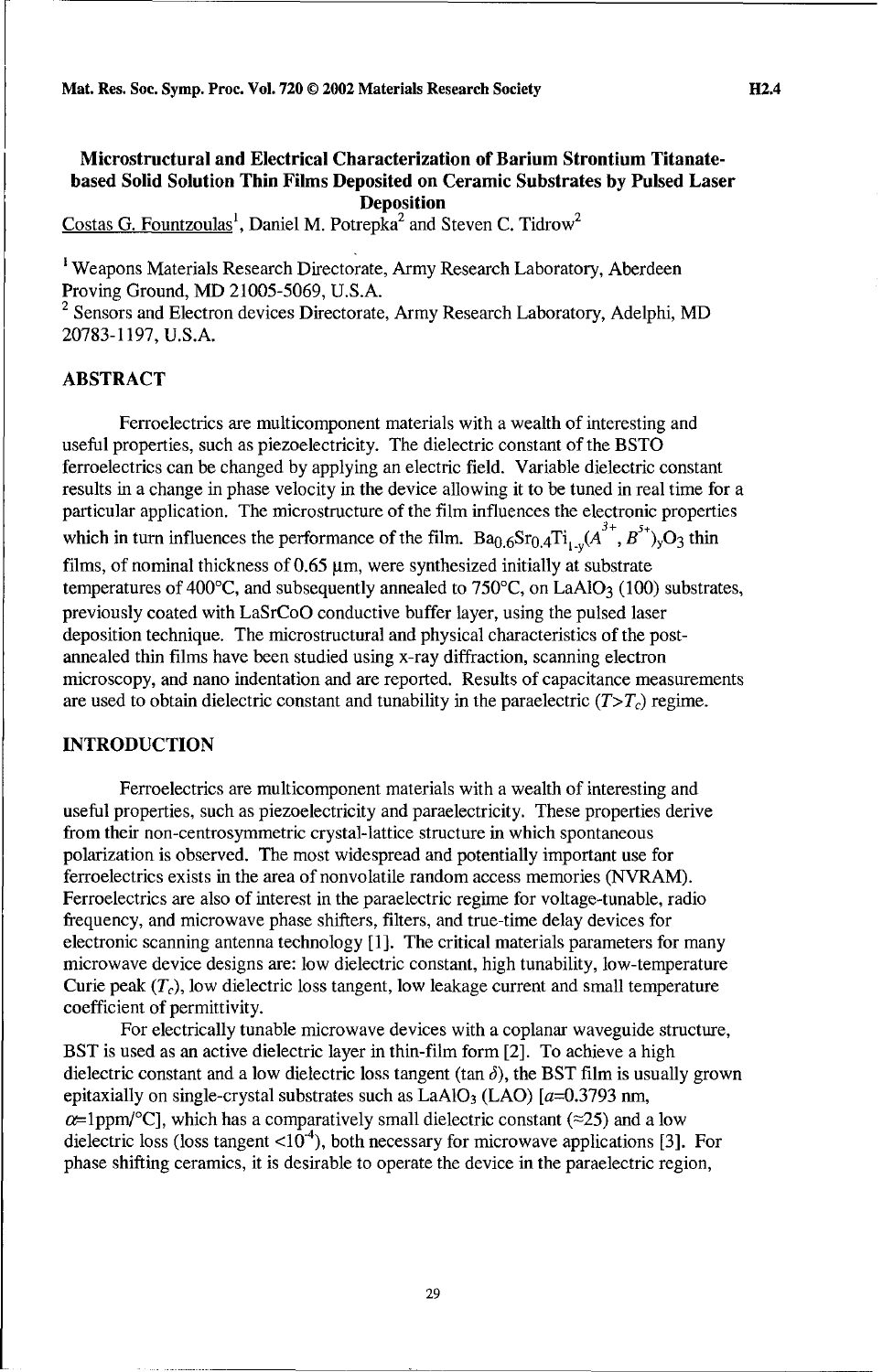hence the desire for low  $T_c$  [4]. However, in general, the higher the dielectric constant, the more tunable the ceramic will be [4]. By adding 40 mol% SrTiO<sub>3</sub> to BaTiO<sub>3</sub>, the Curie peak can be shifted from 120 to  $-5^{\circ}$ C but a relatively high dielectric constant can be maintained above  $T_c$ . For capacitor ceramics of perovskite structure, doping in small amounts with acceptor ions on Ti sites can greatly affect dielectric properties [4, 5]. Acceptor dopants are defined as ions with a lower valency than the ions they replace, while donor dopants are ions with higher valency. Chan et al. [5] postulated that acceptor impurities are mostly compensated for by oxygen vacancies.

We have investigated and report the microstructural and electrical characterization of selected barium strontium titanate-based solid solution thin films deposited on  $LaAlO<sub>3</sub>$  ceramic substrates by pulsed laser deposition.

#### EXPERIMENTAL

Selected charge-balanced binary substitutions, using  $A^{3+} = Y^{3+}$  and  $Sc^{3+}$  and  $A^{5+} =$  $Ta^{5+}$  were made for  $T_1^{+4}$  to obtain  $Ba_{0.60}$ ,  $Sr_{0.40}Sc_{0.05}Ta_{0.05}TiO_{90}O_3$  and  $Ba<sub>0.60</sub>. Sr<sub>0.40</sub>Y<sub>0.05</sub>Ta<sub>0.05</sub>Ti0<sub>.90</sub>O<sub>3</sub> targets. Starting materials of 99.9%$ purity or better$ precursors were mixed until homogeneous, then compacted with steel die and calcined in air at  $1100^{\circ}$ C for 8h. The calcined materials were then reground to powders with 75  $\mu$ m or smaller grain size, pressed at 350 MPa (50 kpsi) in an isostatic press, and sintered at 1450-1550'C for 40 h in air. Details can be found in reference [I].

The experimental apparatus consists of a pulsed laser deposition chamber equipped for optical diagnostics. The 248-nm output of an excimer laser (Lambda Physik, EMG 300 MSC) was directed through a 50-cm focal length lens and focused at **450** near the target, which was mounted inside a stainless-steel chamber on a highvacuum, rotating holder. The details of this deposition technique are given elsewhere [6]. In this work thin films of  $Ba_{0.60}$ .  $Sr_{0.40}Sc_{0.05}Ta_{0.05}Ti_{0.90}O_3$  (DP1) and  $Ba<sub>0.60</sub>. Sr<sub>0.40</sub>Y<sub>0.05</sub>Ta<sub>0.05</sub>Ti<sub>0.90</sub>O<sub>3</sub> (DP2), were deposited by the PLD technique on 1 to 2 cm<sup>2</sup>$ LAO (100) substrates, previously coated with LaSrCoO (LSC) conductive buffer layer, deposited also by the PLD technique. Both, the BST film and the LSC buffer layers, were deposited at about 400°C, using 550 mJ laser energy, at 10 Hz repetition rate, and 26.6 x  $10^{-4}$  Pa partial oxygen pressure [1 mTorr = 1.33 x  $10^{-4}$  Pa], for 45 minutes. Prior to film synthesis the substrates were cleaned for 5 minutes in warm (70-75 °C) methanol and ethanol baths and rinsed in warm (70-75 °C) distilled water for another 5 minutes. All films were subsequently annealed at 750°C for 45 minutes in a tube furnace in a continuous oxygen flow.

The microstructure of the filns was observed by optical and scanning electron microscopy (SEM); the crystallinity of the films was determined by Glancing Angle Xray Diffraction (GAXRD); the thickness of the films was determined with the aid of a Tencor profilometer; and the modulus of elasticity (Young's Modulus) and the hardness of the films were determined with the aid of a nanoindenter, using a Berkovich pyramid diamond indenter.

Cylindrical electrodes of various sizes were placed on the DPI(DP2)/LSC/LAO structure. Unfortunately, each electrical pad was shorted to the LSC ground plane such that electrical measurements could not be made using these contact pads as intended. Instead an HP 16034E test fixture was used for electrically characterize of the samples.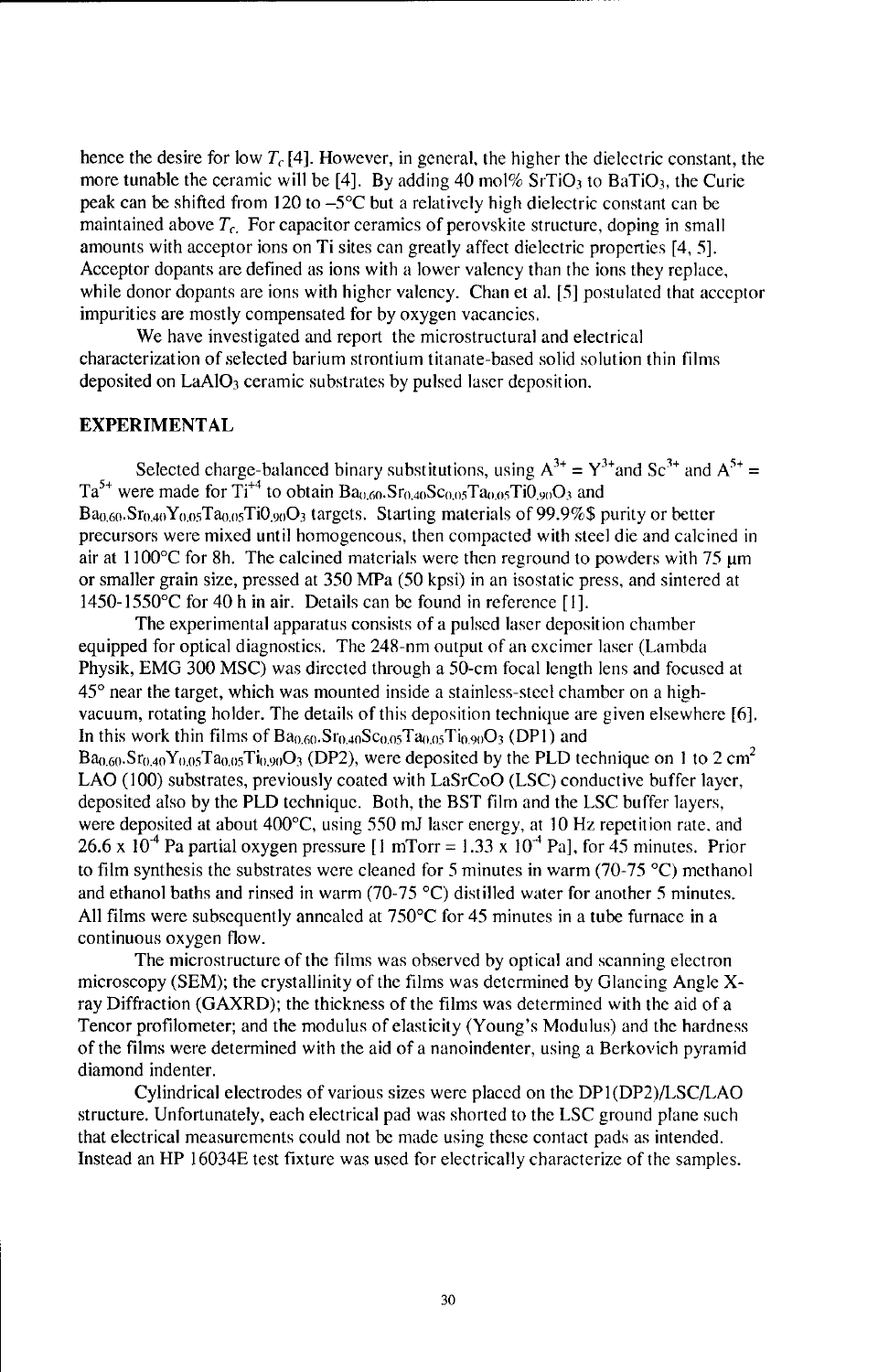The capacitance of the test fixture was measured before sample insertion. Each sample was loaded into the test fixture using the spring loading of the test fixture; with the electrical pin on the low bias side contacting the back of the 20 mil thick substrate and the electrical pin on the high bias side contacting the surface of the film. An alligator clip attached from the low bias side was clipped to one of the contact pads thus making electrical contact to the ground plane of the capacitor structure. A universal LCR meter (120 Hz and lkHz) was used in conjunction with the test fixture to measure the capacitance and resistance of the sample. If sufficient contact pressure was made using the bias pins, consistent results were obtained. If too much pressure is applied the pin breaks through the thin film and makes electrical contact to the LSC ground plane. If not enough pressure is applied inconsistent results are obtained.

#### RESULTS AND DISCUSSION

#### Thickness and Adhesion

The average thickness of the composite structure, **DPI** (DP2) and LSC films, was 1.3  $\mu$ m. Since the synthesis of the DP1 (DP2) film and LSC film took place under identical deposition parameters, we assumed that the average thickness of each film was  $0.65$   $\mu$ m. These thicknesses are smaller than those predicted using the laser ablation energy.

The adhesion of the BST and the LSC film and the LSC on the LAO substrate was excellent. All films passed the standard "scotch-tape pull test". Furthermore, neither of the films delaminated during the measurement of the hardness by the nano indenter and during the setup of the electrical measurements.

We also observed that the adhesion of the structure, DPI (DP2) film and LSC film, deposited at ambient temperature, followed by subsequent annealing at 750'C was poor, resulting in film delamination even with slight finger pressure. However, the adhesion was improved dramatically when the synthesis of the films took place at higher substrate temperatures. This may be attributed to the increased thermal diffusion and consequent alloying of the films on the underlying substrate due to the increased deposition temperature.

#### Microstructure

The microstructure and morphology of the BST films was determined using optical microscopy and SEM. All films observed by naked eye and metallographic microscopy exhibited red and green elliptical striations, indicative of the thickness variation throughout the substrate, an inherent disadvantage of the PLD technique. After annealing, the color of the DPi films became white opaque, which is indicative of the existence of the perovskite phase [7]. The surface of the films, before and after annealing, was relatively very smooth on a macroscopic and microscopic scale, as observed in the metallographic and scanning electron microscopes. Due to that surface smoothness, it was very difficult to obtain better quality SEM photomicrographs. However, particulates, expelled parts of the PLD target, were evident on the surface of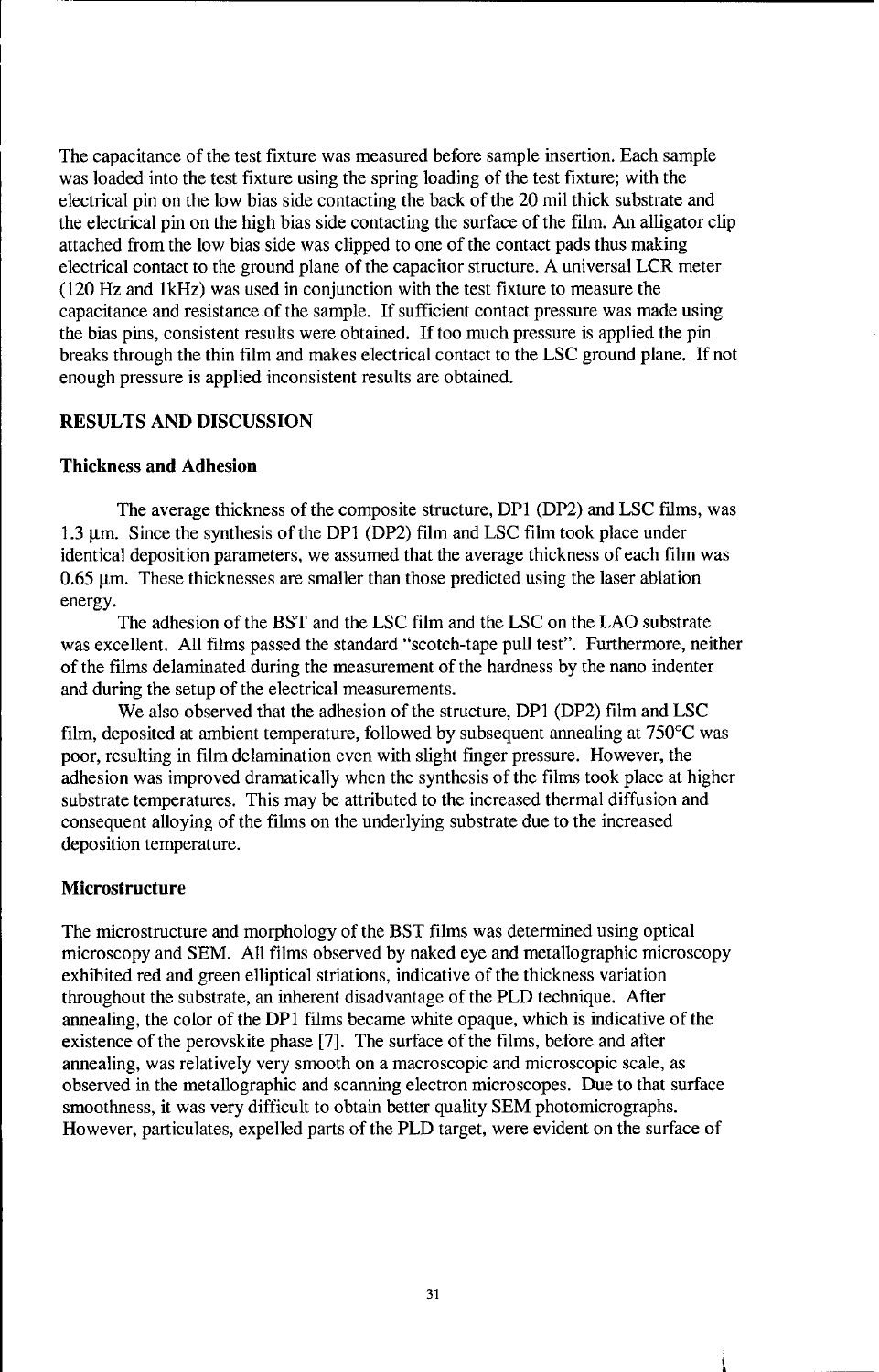the films (Fig. Ia and **I** b). Initial depositions of films at higher oxygen partial pressure of 39.9 x  $10^4$  Pa (30 mT) showed higher particulate density.





#### Glancing Angle X-ray Diffraction

The GAXRD analysis showed that, while all pre-annealed films were amorphous, all post-annealed films were crystalline. The unit cell of all annealed films belonged to the cubic system. The average lattice constant "a" is about 0.398 nm, in very good agreement with other published values [8]. The diffraction pattern of all post-annealed films exhibited all the peaks from the diffiraction pattern of the target. Some extra peaks observed in the film pattern were identified and are attributed to the underlying LAO substrate.



Fig. 2. Typical XRD pattern of post-annealed DPI film.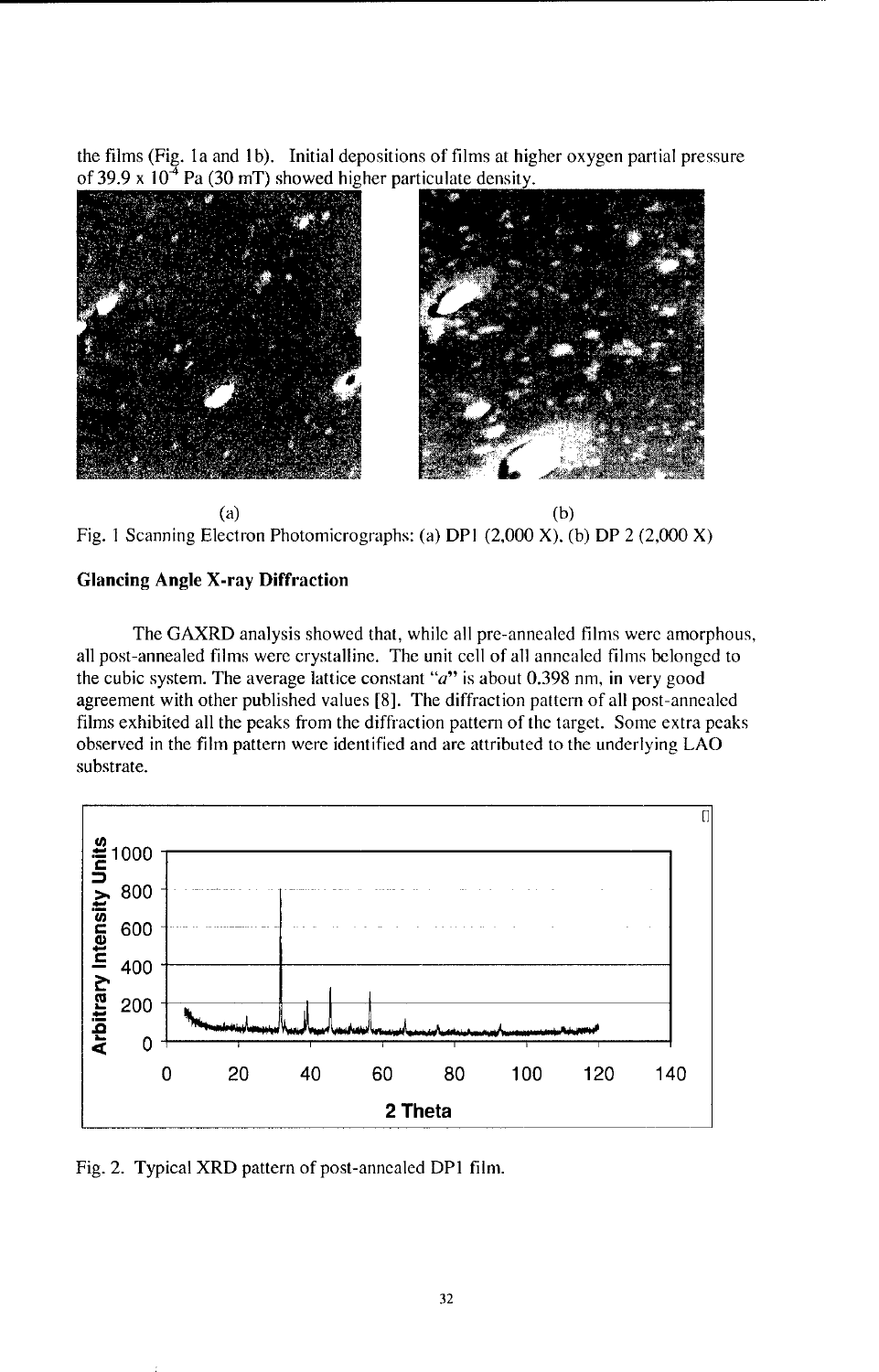#### Nanohardness and Modulus of Elasticity

The nanohardness and modulus of elasticity profile of all films determined up to 2000 nm indentation depth, at 200 nm intervals, is shown in Table 1. In order to minimize the substrate effect on the film measurements, it is recommended that, the depth of indentation must be between 10% and 25% of the total film thickness [9]. To minimize the statistical error and the effect of the indentation plastic zone on the values of the measured film properties, all measurements were averaged over nine indentations for every indentation depth, each indentation being  $50 \mu m$  apart from each other. Therefore, the modulus of elasticity and the hardness of the DP1 and DP2 films, defined at 200 nm (Table 1) were 118 **±** 5.30 and 103 + 0.40 GPa, and 4.22 **±** 0.44 and 3.58 **±** 0.95 GPa, respectively. As it can be seen in Table 1, the barium strontium titanate films containing Scandium are slightly harder than the BST films containing Yttrium. The hardness and modulus of elasticity of the LSC film can be deduced from the corresponding values at 800 nm (Table 1).

| Depth (nm) | <b>Modulus of Elasticity (GPa)</b> |                 | Hardness (GPa)  |                  |
|------------|------------------------------------|-----------------|-----------------|------------------|
|            | DP1                                | DP <sub>2</sub> | DP1             | DP <sub>2</sub>  |
| <b>200</b> | $118 \pm 5.30$                     | $103 \pm 0.40$  | $4.22 \pm 0.44$ | $3.58 \pm 0.95$  |
| 400        | $146 \pm 21.4$                     | $130 \pm 19.30$ | $5.03 \pm 1.09$ | $5.00 \pm 1.13$  |
| 600        | $153 \pm 10.91$                    | $165 \pm 9.61$  | $5.39 \pm 0.55$ | $5.83 \pm 0.22$  |
| 800        | $187 \pm 4.33$                     | $181 \pm 7.64$  | $5.67 \pm 0.19$ | $5.23 \pm 0.32$  |
| 1200       | $177 \pm 8.65$                     | $186 \pm 44.90$ | $6.04 \pm 0.29$ | $5.24 \pm 1.71$  |
| 2000       | $190 \pm 31.4$                     | $215 \pm 7.30$  | $4.31 \pm 1.48$ | $6.46 \pm 0.610$ |

Table 1. Modulus of elasticity and hardness of post-annealed films

#### Dielectric Properties

The measured resistance of the film was greater than 10  $\text{M}\Omega$ . The area of the pin is estimated to be 1x  $10^{-7}$  m<sup>2</sup> thus yielding a resistivity, at room temperature, of about  $10^{9}$  $\Omega$ -cm for films estimated to be 6500 Å thick. The  $Ba_{0.60}$ .  $Sr_{0.40}$ Sc<sub>0.05</sub>T $a_{0.05}$ Ti<sub>0.90</sub>O<sub>3</sub> sample was measured at room temperature to have a capacitance between 6.0-6.6 pF and dissipation factor between 0.006-0.019, and 7.4-7.7 pF and 0.011-0.025 over the surface of the sample at 120Hz and 1 kHz, respectively, and capacitance of 5.8-6.8 at 1 MHz. The capacitance of the  $Ba_{0.60}$ . $Sr_{0.40}Y_{0.05}Ta_{0.05}Ti_{0.90}O_3$  sample was measured at room temperature to have a capacitance between 7.1-8.0 pF and dissipation factor between 0.014-0.017, 6.6-7.6 pF and 0.017-0.094 over the surface of the sample at 120Hz and 1 kHz, respectively, and capacitance of 7.6-8.0 at 1 MHz. At 1 MHz, the capacitance of each sample was measured as a function of temperature and applied voltage. The capacitance for the  $Ba_{0.60}Sr_{0.40}Sc_{0.05}Ta_{0.05}Ti_{0.90}O_3$  sample changed by less than 15% over the temperature range from  $-70$  to 20°C and the tunability was less than 10% at 60 V/ $\mu$ m. At 1 MHz, the capacitance of the sample was measured as a function of temperature and applied voltage. The capacitance for the  $Ba_{0.60}$ .  $Sr_{0.40}Y_{0.05}Ta_{0.05}Ti_{0.90}O_3$  sample changed